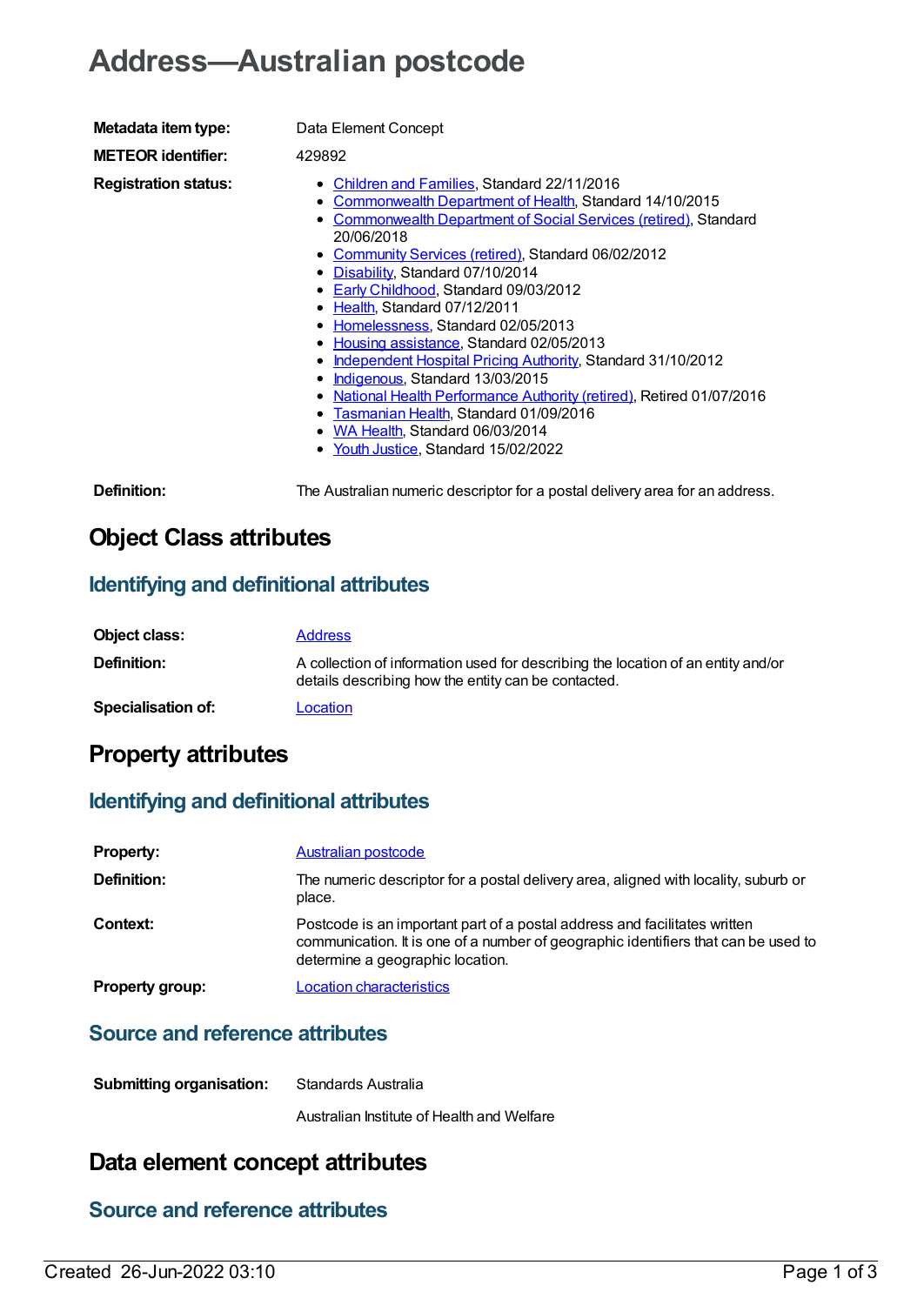| <b>Submitting organisation:</b> | Australian Institute of Health and Welfare                                                                                                                                                                                                                                                                                                                                                                                                                                                                                                                                                                                                                                                                                                                                        |
|---------------------------------|-----------------------------------------------------------------------------------------------------------------------------------------------------------------------------------------------------------------------------------------------------------------------------------------------------------------------------------------------------------------------------------------------------------------------------------------------------------------------------------------------------------------------------------------------------------------------------------------------------------------------------------------------------------------------------------------------------------------------------------------------------------------------------------|
| Origin:                         | Standards Australia 2006. AS 4590-2006 Interchange of client information.<br>Sydney: Standards Australia.                                                                                                                                                                                                                                                                                                                                                                                                                                                                                                                                                                                                                                                                         |
| <b>Relational attributes</b>    |                                                                                                                                                                                                                                                                                                                                                                                                                                                                                                                                                                                                                                                                                                                                                                                   |
| Related metadata<br>references: | Supersedes <b>Dwelling-Australian postcode</b><br>• Housing assistance, Standard 10/02/2006<br>Supersedes Housing assistance agency-Australian postcode<br>Housing assistance, Superseded 01/05/2013<br>$\bullet$<br>Supersedes Person (address)-Australian postcode<br>• Community Services (retired), Superseded 06/02/2012<br>• Early Childhood, Superseded 09/03/2012<br>Health, Superseded 07/12/2011<br>٠<br>Homelessness, Standard 23/08/2010<br>٠<br>Housing assistance, Standard 10/02/2006<br>٠<br>Supersedes Service provider organisation (address)—Australian postcode<br>Community Services (retired), Superseded 06/02/2012<br><b>Early Childhood, Superseded 09/03/2012</b><br>٠<br>Health, Superseded 07/12/2011<br>Housing assistance, Recorded 19/10/2012<br>٠ |

[Indigenous](https://meteor.aihw.gov.au/RegistrationAuthority/6), Superseded 13/03/2015

Supersedes Workplace [\(address\)—Australian](https://meteor.aihw.gov.au/content/386197) postcode

• [Health](https://meteor.aihw.gov.au/RegistrationAuthority/12), Superseded 07/12/2011